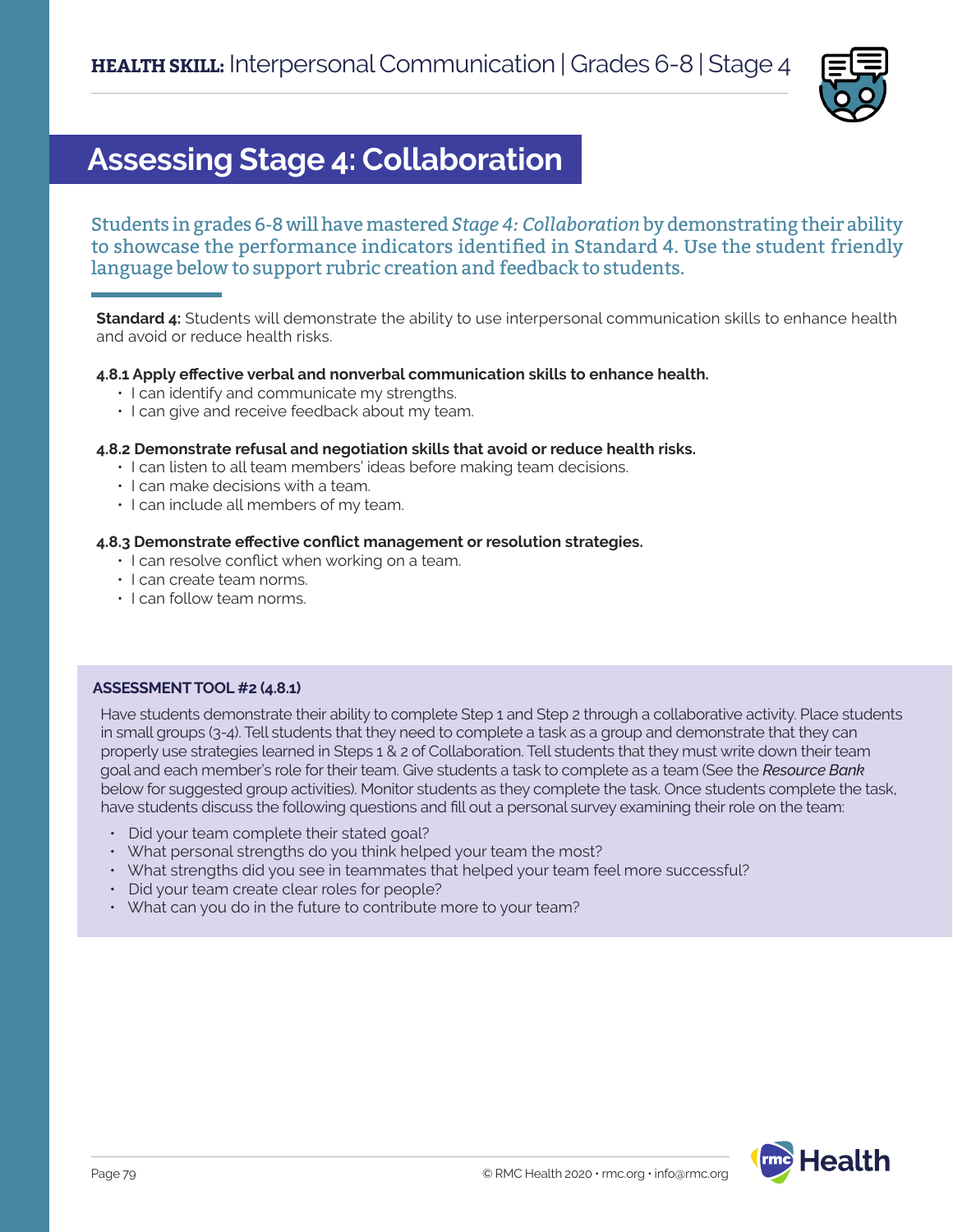

## **ASSESSMENT TOOL #3 (4.8.1, 4.8.2, 4.8.3)**

Place students in groups of four. Explain to them that they each will have different ways to solve a problem (e.g. not enough supplies for the class, crowded hallways, healthier food options in the cafeteria) their team will be assigned, and it is up to their team to come to a consensus (agreement) on one effective strategy for solving the task. Tell students to be aware of conflict or disagreement during this task. Ask students to pay attention to how they handle conflict with others through this activity.

After the activity, have students write a reflection to the following questions:

- How did you feel during this activity?
- Did you feel included or excluded?
- Did any disagreements occur? Explain.
- How did your team handle conflict?
- If there wasn't any conflict, do you think people were afraid to suggest their ideas? Explain.
- On a scale of 1 10, 1 being the absolute worst and 10 being the best in the world, how effective was your team? Explain.

Place students in new groups, have students discuss the results of their activity and reflection. Push students to talk specifically about their experiences and remember to practice active listening strategies.

#### **ASSESSMENT TOOL #4 (4.8.1, 4.8.3)**

Give students drawing materials. Instruct students to copy an image from the board. Tell students specific instructions for copying this image. Give students a limited amount of time to complete the task. Have students turn to their shoulder partner to practice giving feedback to one another. Have students use the feedback steps previously used in scenario practice. Tell students that often our feedback is positive and not a critic. Ask students to give their partner two pieces of positive feedback and one piece of constructive criticism. Monitor students' conversations. Encourage students to use specific language to give feedback to their partners. Remind students that feedback needs to be constructive. Following the activities ask students to discuss the following questions using a discussion strategy:

- How did it feel to receive feedback?
- How did it feel to give feedback?
- What part of the steps was most challenging for you?
- How could you use this strategy outside of the classroom?

#### **ASSESSMENT TOOL #5 (4.8.1, 4.8.2, 4.8.3)**

Place students into groups (4-5). Give members of each group a checklist of observable behaviors of effective teams that were taught (e.g. active listening, I-Statements, inclusion, personal roles, support strategies). Explain to students that they are going to be given a task that their team will complete while the class watches. Tell students that they will not know what their task is beforehand. Before beginning the activity for each team, lead teams to create norms for their teams. Have all students sign the norms and keep the norms with the team. Before a team completes the activity in front of the class, have the team read their norms to the class. Explain to the rest of the class that the team will complete a task, and the students observing will provide feedback using the checklist provided. Give each team a task that is about 5-7 minutes long. Following the task, allow observers to give 3-4 minutes of feedback, citing the checklist of effective team behaviors. Once all teams have gone, have each student fill out a personal checklist and reflection.

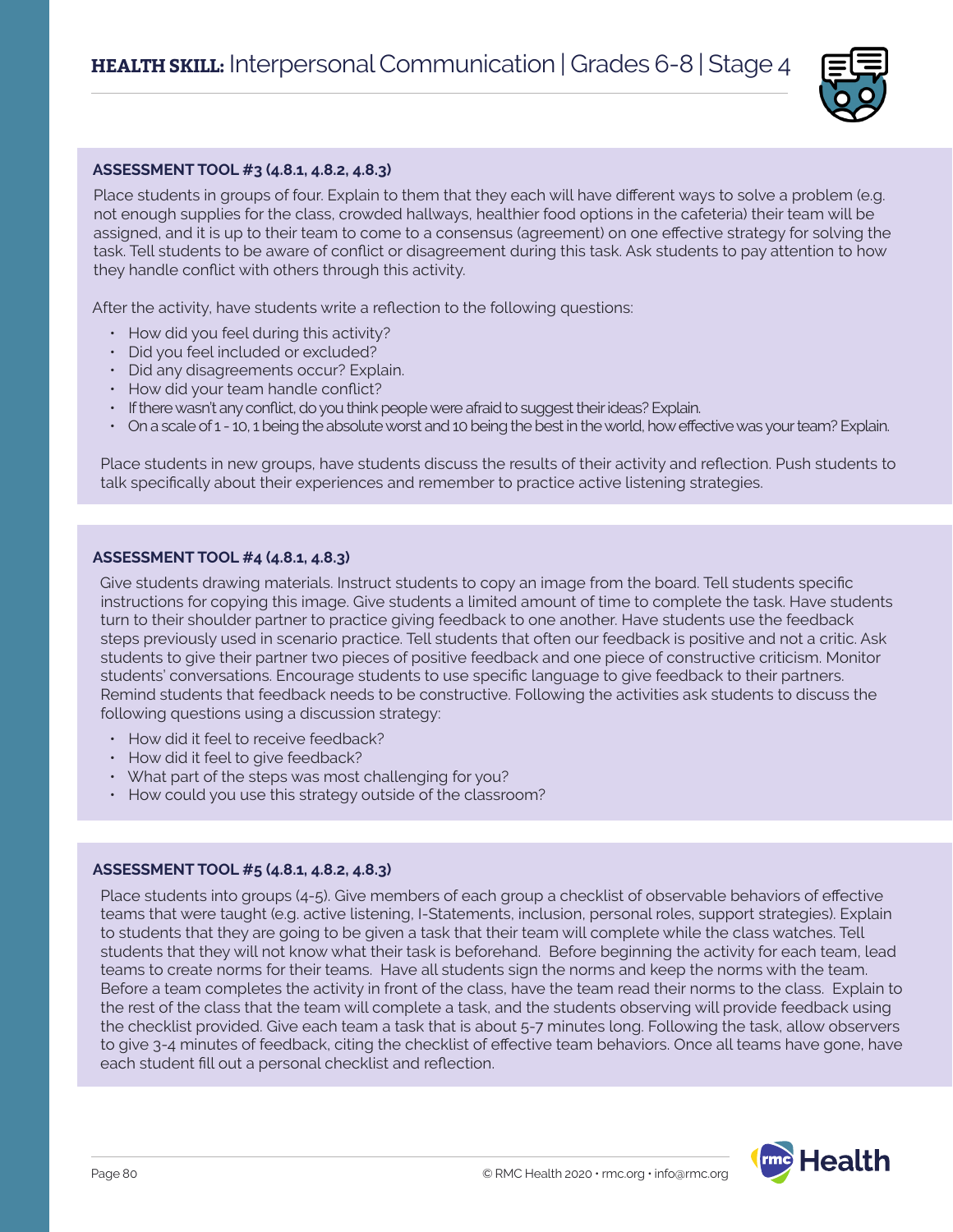

# **Content Area Connections**

Build content understanding through connections with other courses. Share suggestions with teachers to develop plans for content overlap and student language connections.

The use of effective collaboration skills helps to create a safe and welcoming classroom. When planning for partner or group work, use the strategies learned in *Stage 4: Collaboration* to reinforce healthy ways of communicating. Explicitly teaching students collaboration strategies will ensure that students are set up for success and using common language. For example, when collaborating to complete a science experiment, students can identify the team's goal, create team norms, and use strategies to include all team members. Other content areas can also build time for students to provide feedback during collaborative work.

Utilize content structures and topics in classrooms to reinforce student understanding and to support ongoing student development. *Stage 4: Collaboration* can be used across content areas when students are working in groups or partners. Remind students to consider how they can use the strategies learned to contribute to more effective teams.

Reinforce the understanding that effective collaboration can help in all areas of life by exploring the following questions with students across contents. Add specific content information in place of the italicized words as necessary. These questions are meant to be used when students are collaborating with others, during partner or group work, or when reflecting on how working with others has gone. These questions are a guide for independent reflection when students are challenged to understand how best to collaborate when making decisions or completing work as a team.

- What is the team's goal for *this situation*?
- What strengths can you offer the team to help them achieve *this goal*?
- What was your job during *this work*?
- How could you include the people in your team during *this* activity?
- How did your behavior help your team?
- How did your behavior hurt your team?

# **VOCABULARY REINFORCEMENT:**

Utilize the vocabulary words below to reinforce student understanding and to showcase the ability to use words across content areas. For example, an entire grade-level team can decide to teach these words within the specific contexts of their classes to deepen understanding of vocabulary and language use.

*team, collaborate, inclusion, feedback, norms, goals, effective, negotiate, consensus*